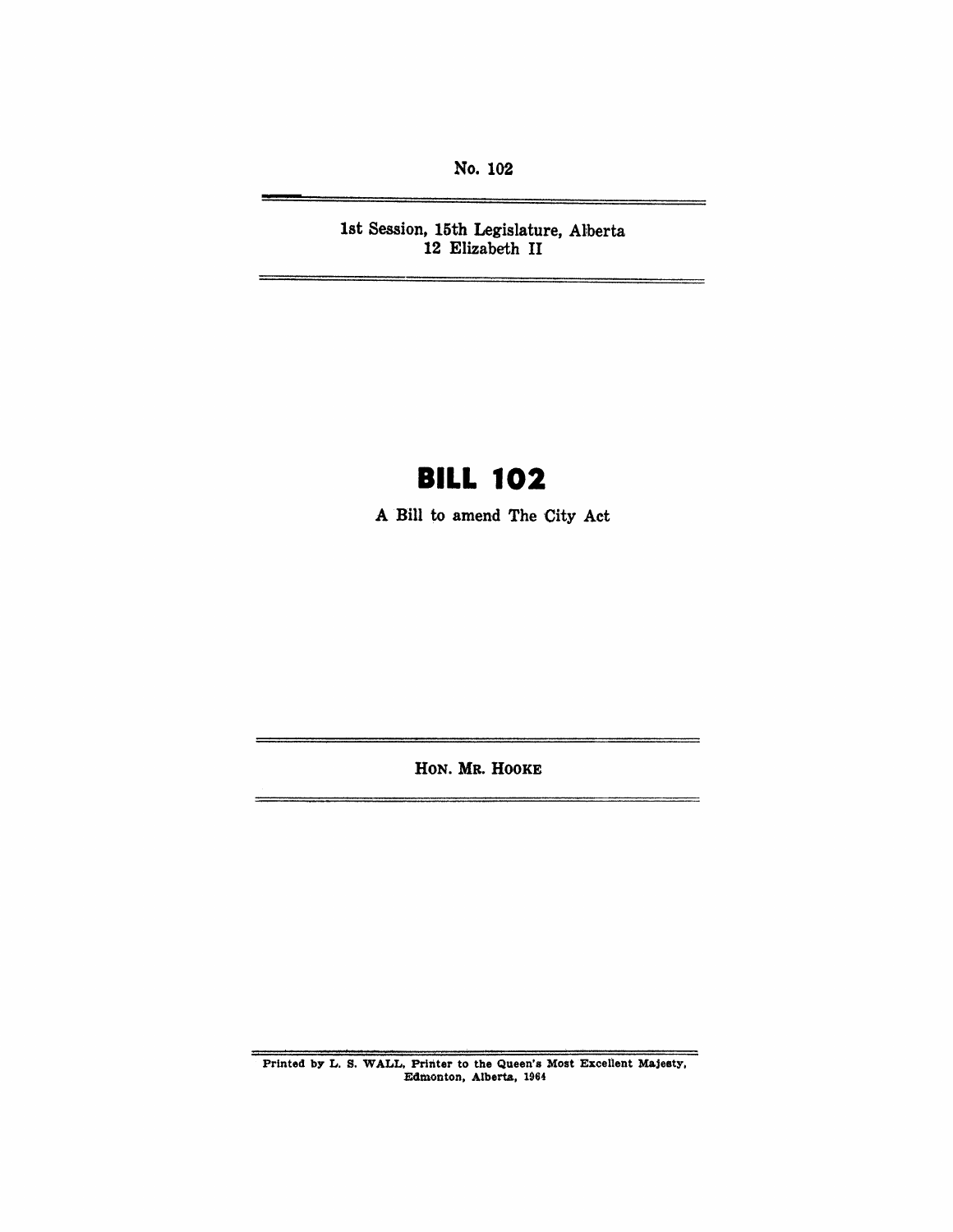#### Explanatory 'Note

I. This Bill amends The City Act, which is chapter 42 of the Revised Statutes.

2. (a) The definition of "hawker" or "pedlar" is amended to include the selling of services as well as merchandise.

(b) The definition of "improvement" is amended to remove tanks from the particular class of improvements mentioned in subclause (iii).

(c) The definition of "transient trader" is amended to include the selling of services as well as merchandise.

3. Section 7a, which deals with determining residence for the purpose of establishing municipality liability for assistance under various Acts is amended by removing references to repealed Acts.

4. Section 39 subsection (3), clause (a) presently reads:

"(3) Subject to the provisions of subsection (2), no alderman shall receive any remuneration, emolument or other payment In respect of his 'services on behalf of the city, except

(a) such sum as may be fixed by the council for each meeting of the council, and for each meeting on other occasions of any committee of the council, that he has attended during the year, or such annual sum for his duties ~~~ .. ~~~«7~".

S. Section 40 presently reads:

"40. The mayor or any alderman may resign his seat in the council at any time upon written notice to the city clerk, who shall place the same before the council at its next meeting, and the resignation takes effect and the council, or if no date is fixed, upon the date the council concurs therein.".

8. Section 98 sets out the cases when the receipt of money from a city does not disqualify a person from being a member of the city council. Subsection (2) Pfohibits a council member from voting on questions touching property in which he has an interest.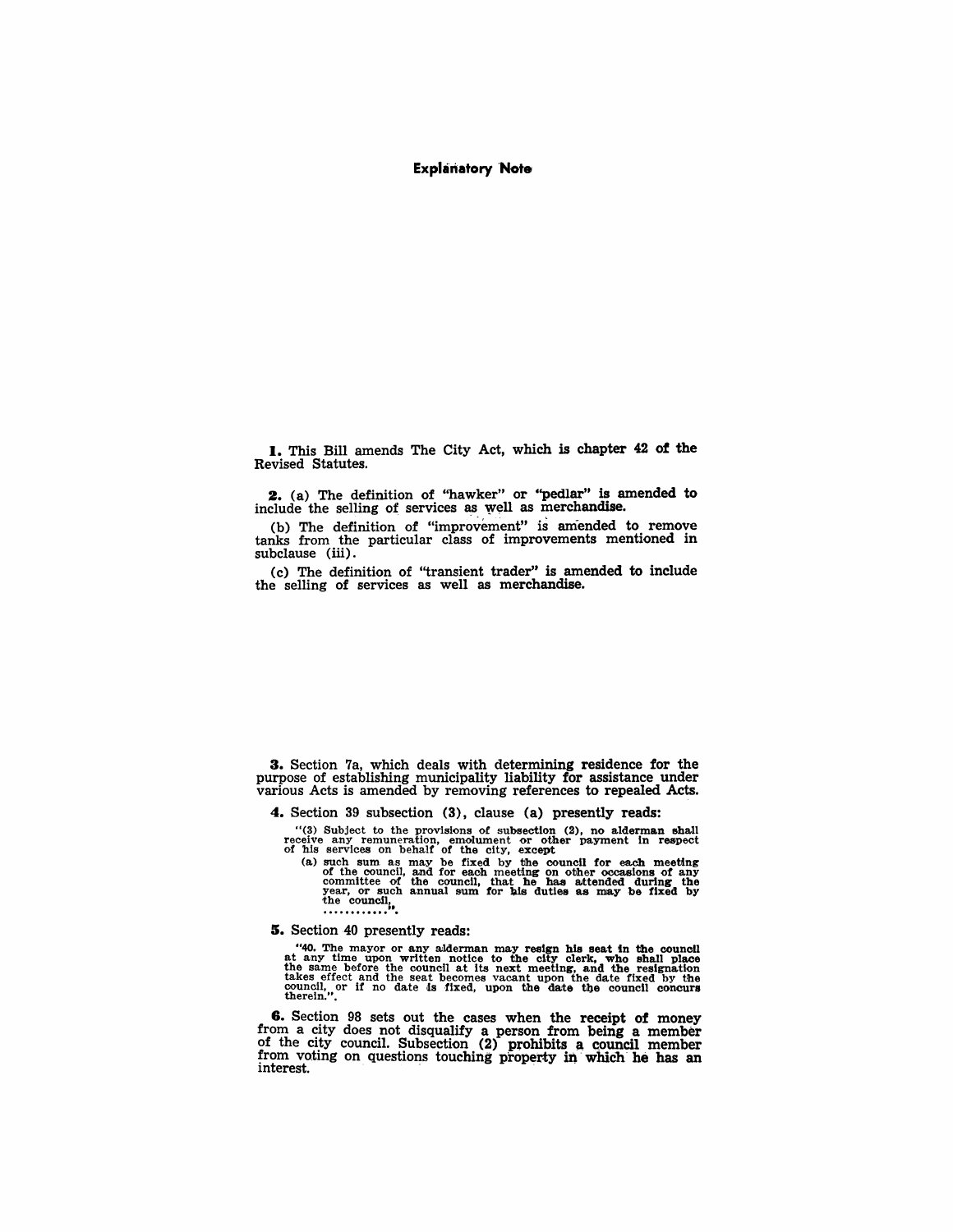## **BILL**

## No. 102 of 1964

An Act to amend The City Act

## *(Assented to* , 1964)

HER MAJESTY, by and with the advice and consent of the Legislative Assembly of the Province of Alberta, enacts as follows:

- *1. The City Act* is hereby amended.
- 2. Section 2 is amended
	- (a) as to clause  $(i)$  by adding after the word "merchandise" wherever it occurs the words "or services, or both,",
- (b) as to clause  $(j1)$ 
	- (i) by adding in subclause (i) after the word "structure" the words "or tank",
	- (ii) by striking out of subclause (i) the words "including tankage used exclusively for storage purposes,",
	- (iii) by striking out of subclause (iii) the words "tankage used exclusively for storage purposes," and by substituting the word "tanks,",
- ( c) as to clause *(cc* ) by striking out the words "merchandise other than" and by substituting the words "merchandise or services other than".

**3.** Section 7*a* is amended by striking out subclauses (iii), (iv) and (v) and by substituting the following:

- (iii) *The Juvenile Court Act,* or
- (iv) *The Alberta Hospitals Act,*

**4.** Section 39, subsection  $(3)$ , clause  $(a)$  is amended by striking out the words "committee of" and by substituting the words "committee or board appointed by or responsible to".

5. Section 40 is amended by striking out the words "council concurs therein" and by substituting the words "resignation is placed before the council".

### 6. Section 98 is amended

. (a) as to subsection (1) by adding the following clause: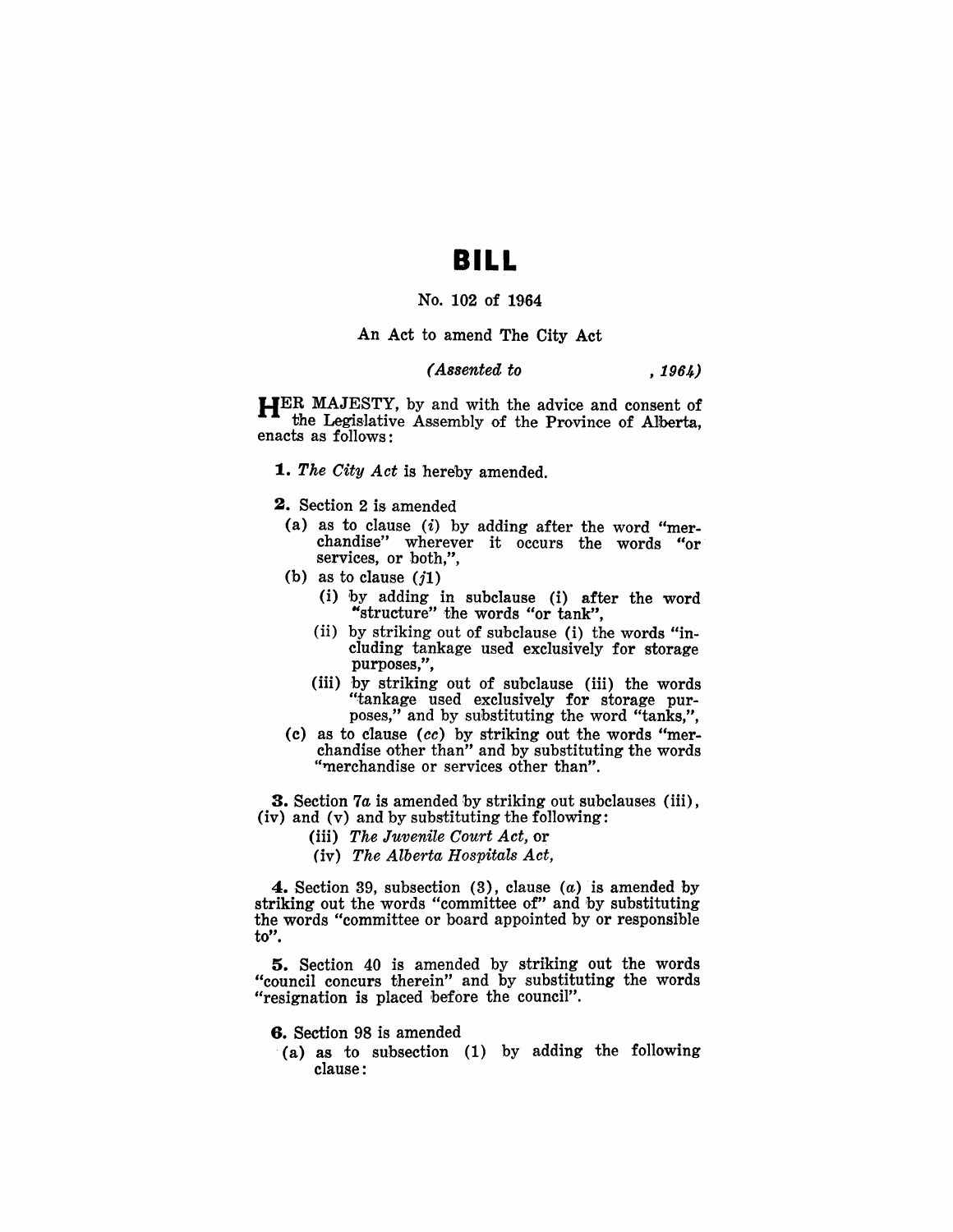7. Section 131 reads:

"131. (1) If a candidate ceases to be a resident of the city or dies after being nominated and before the close of the poll the returning officer shall fix new days for the nomination of candidates and for polling.

(2) The pOlling day to be fixed by the returning officer shall be the nearest practicable day after six days from the date of the new nomination day.

(3) The returning officer shall notify the city clerk of the cause of the postponement of the election.".

8. A new section is added stating who may administer oaths to persons required to take oaths before they can vote.

9. Section 204, subsection (1), clause (a) presently reads:

"204. (1) At any time within fifteen days from the time of the declaration of the result of the result of the election by the returning officer under section 192, any elector may apply to a judge by notice of motion for a

(a) filed an affidavit with the clerk of the court that the returning officer or any deputy returning officer or other officer in counting the votes given at the election has improperly counted or rejected any ballot papers and that his action has materi8l1ly affected th!'; result of the election, and .............

10. Subsection (2) of section 294 is struck out as it is not necessary because of sections 268 and 268a.

II. Section 318, subsection (2) prevents a city from selling land for less than the fair actual value without the assent of the electors. Subsection (4) presently reads:

"(4) For the purposes of education and notwithstanding clauses (b) and (c) of subsection (2), a city council may, without the assent of the electors, sell, rent or lease to the Crown in the right of the Province to a school district or to the University of Aiberta lands<br>or buildings, or any portion thereof, at a sale price of less than the<br>fair actual value thereof at the time of sale or at a rental of less<br>than the fair

12. Section 332, clause (e) presently reads:

"332. The council may pass by-laws providing for

(e) uniting in the formation of a municipal hospital district under the provisions of The Alberta Hospitals Act. ".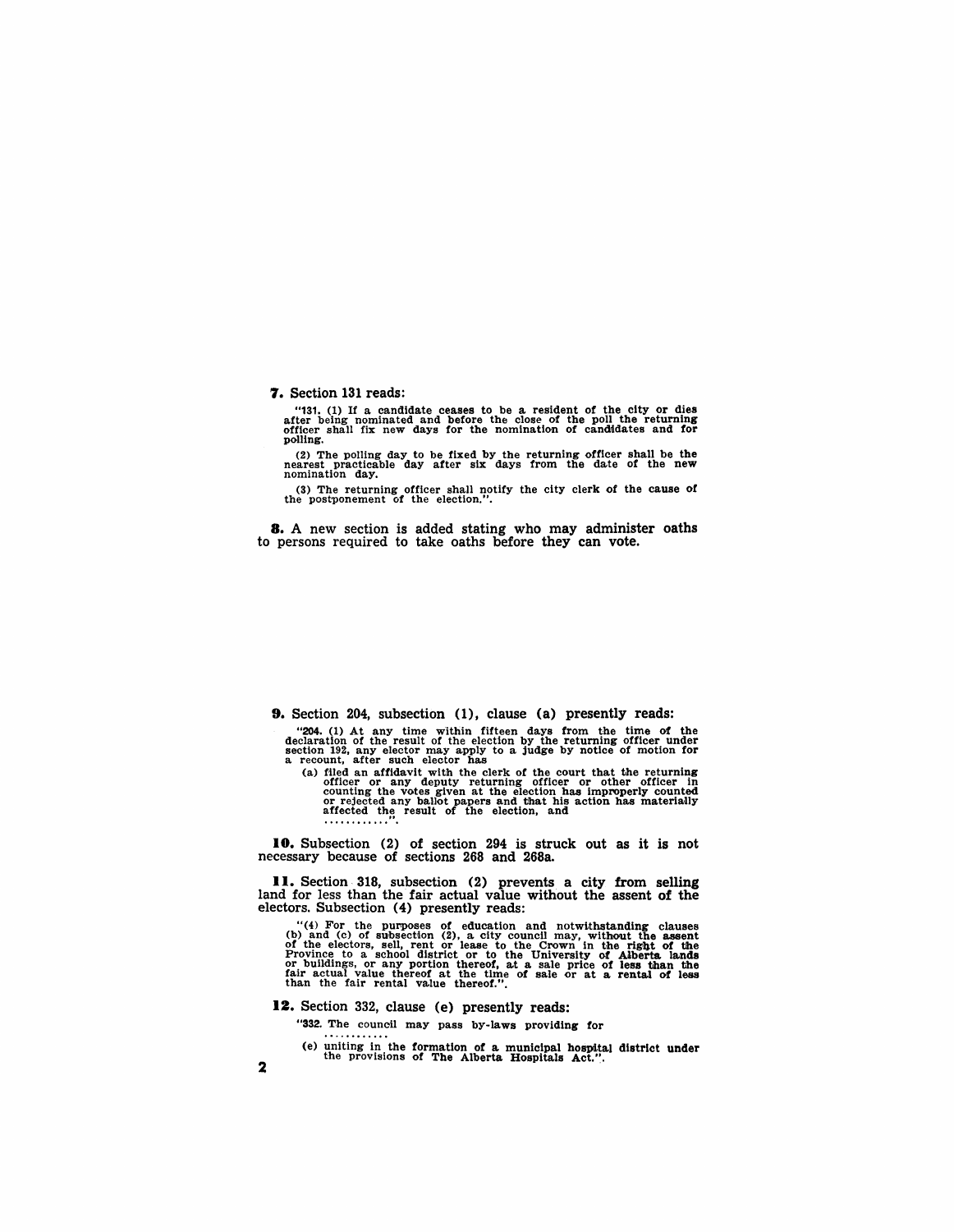- $(h)$  of the receipt by him of a gratuity or allowance for service on a committee or board appointed 'by or responsible to the council.
- (b) by adding the following subsection after subsection  $(2)$  :

(3) When a mayor or alderman is not entitled to vote by virtue of subsection (2), he shall so declare before discussion of the question and shall not participate in the debate and the abstention shall be recorded.

7. Section 131 is repealed.

#### 8. The following section is added after section 154:

*154a.* The officer presiding at a polling place, and a poll clerk when acting in the place of the officer presiding or appointed to preside at a polling place, is by virtue of his office authorized to administer an oath to a person making a declaration, affidavit or other statement under oath that is authorized or required by this Act to be made in the course of the holding of an election or of the taking of a vote pursuant to this Act.

**9.** Section 204, subsection  $(1)$ , clause  $(a)$  is amended by striking out the words "and that his action has materially affected the result of the election".

10. Section 294 is amended by striking out subsection (2).

11. Section 318, subsection (4) is amended by adding after the word "education" the words "or charitable works".

12. Section 332, clause (e) is amended by striking out the word "municipal".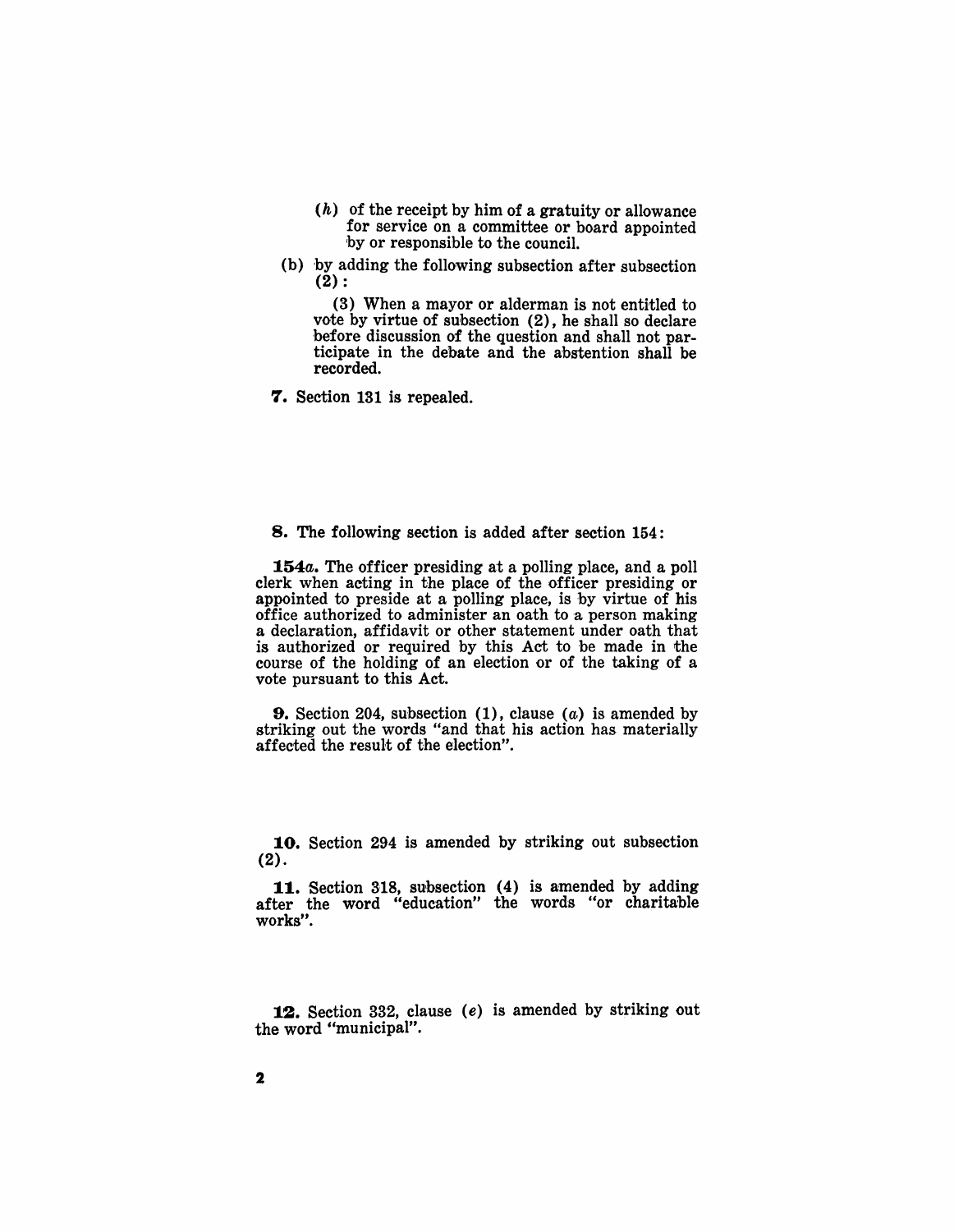13. Section 350 presently reads:

"350. (1) The council of any city may control and regulate all businesses carried on within the city and may license any or all such businesses, whether or not such businesses are specifically provided for in this Act.

 $(2)$  The council may appoint one or more licence inspectors and regulate and define their duties and their remuneration.".

14. Section 359 is amended to clarify the power of cities to fix standards for persons engaged in certain trades.

15. A reference to another Act is brought up to date.

18. A reference to a repealed Act is removed.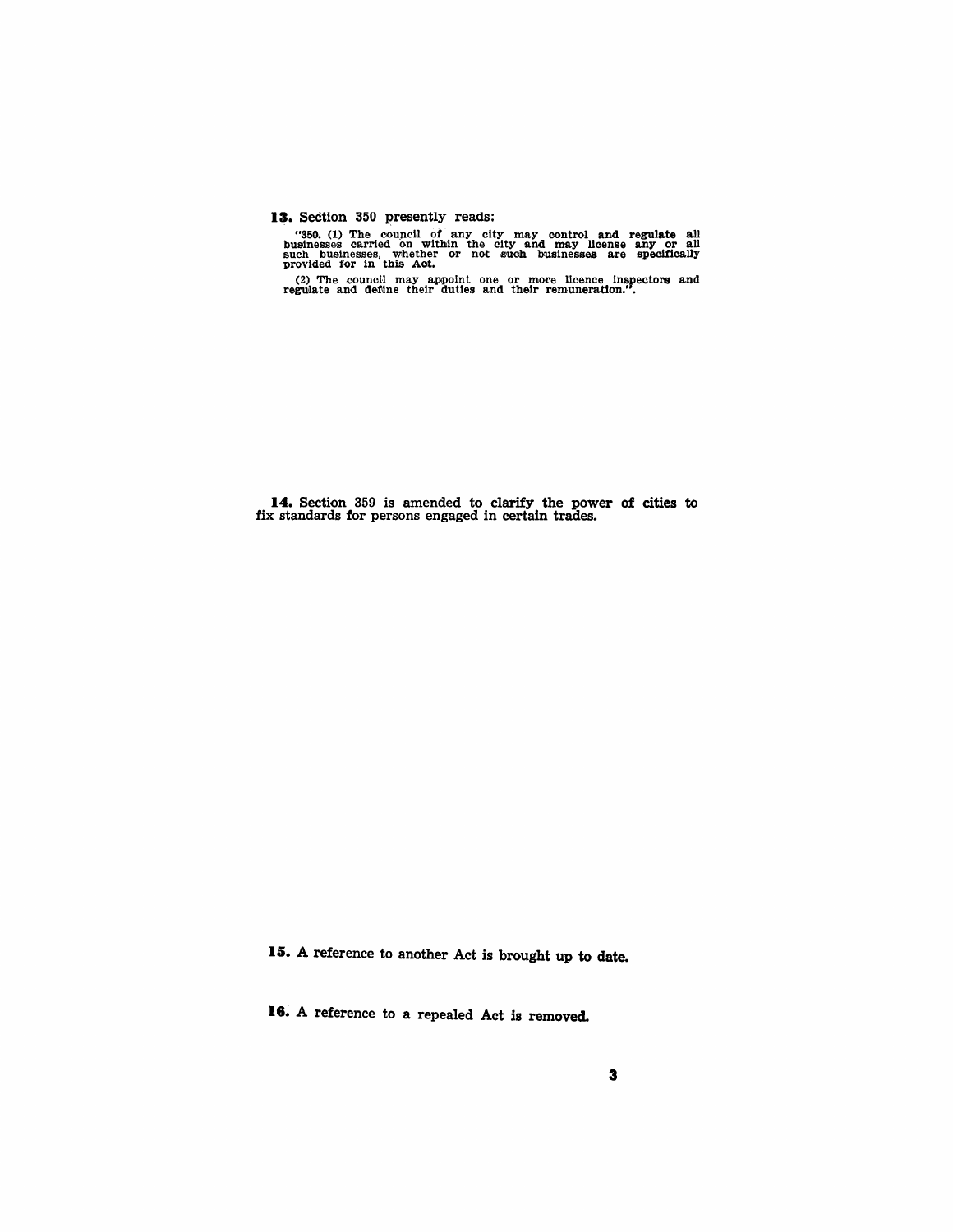13. Section 350 is struck out and the following is substituted:

350. (1) The council of any city may control and regulate all businesses carried on within the city and may license any or all such businesses, except transient traders,

- (a) whether or not the business is one mentioned elsewhere in this Act, and
- (b) whether or not the business has a business premises within the city.

(2) For the purpose of this section a business includes any business, trade, occupation, employment or calling.

(3) The council may appoint one or more licence inspectors and regulate and define their duties and their remuneration.

14. Section 359 is amended

- (a) as to clause  $(a)$  by striking out the words "journeymen, plumbers" and by substituting the words "journeyman plumbers, master plumbers",
- (b) as to clause  $(b)$  by striking out the words "journeymen, electricians" and by substituting the words "journeyman electricians, master electric-<br>ians",
- (c) by striking out clause  $(c)$  and by substituting the following:
	- $(c)$  regulating and licensing gas fitters and steam fitters and providing for inquiry into the qualifications of gas fitters and steam fitters and establishing a board for the examination of journeyman gas fitters and steam fitters, master gas fitters and steam fitters, foremen, overseers or managers using the tools of the trade and desiring to engage in the work of gas fitting and steam fitting in the city and fixing the fees for such examination and authorizing the examining board to grant or refuse certificates of qualification;
- (d) as to clause (cl) by striking out the words "journeymen, plasterers" and by substituting the words "journeyman plasterers, master plasterers".

15. Section 385 is amended by striking out the words liThe Town and Rural Planning *Act"* and 1}y substituting the words "The Planning Act".

**16.** Section 386, subsection  $(1)$ , clause  $(d)$  is amended by striking out the words ", subject to the provisions of  $The$ *Factories Act,".*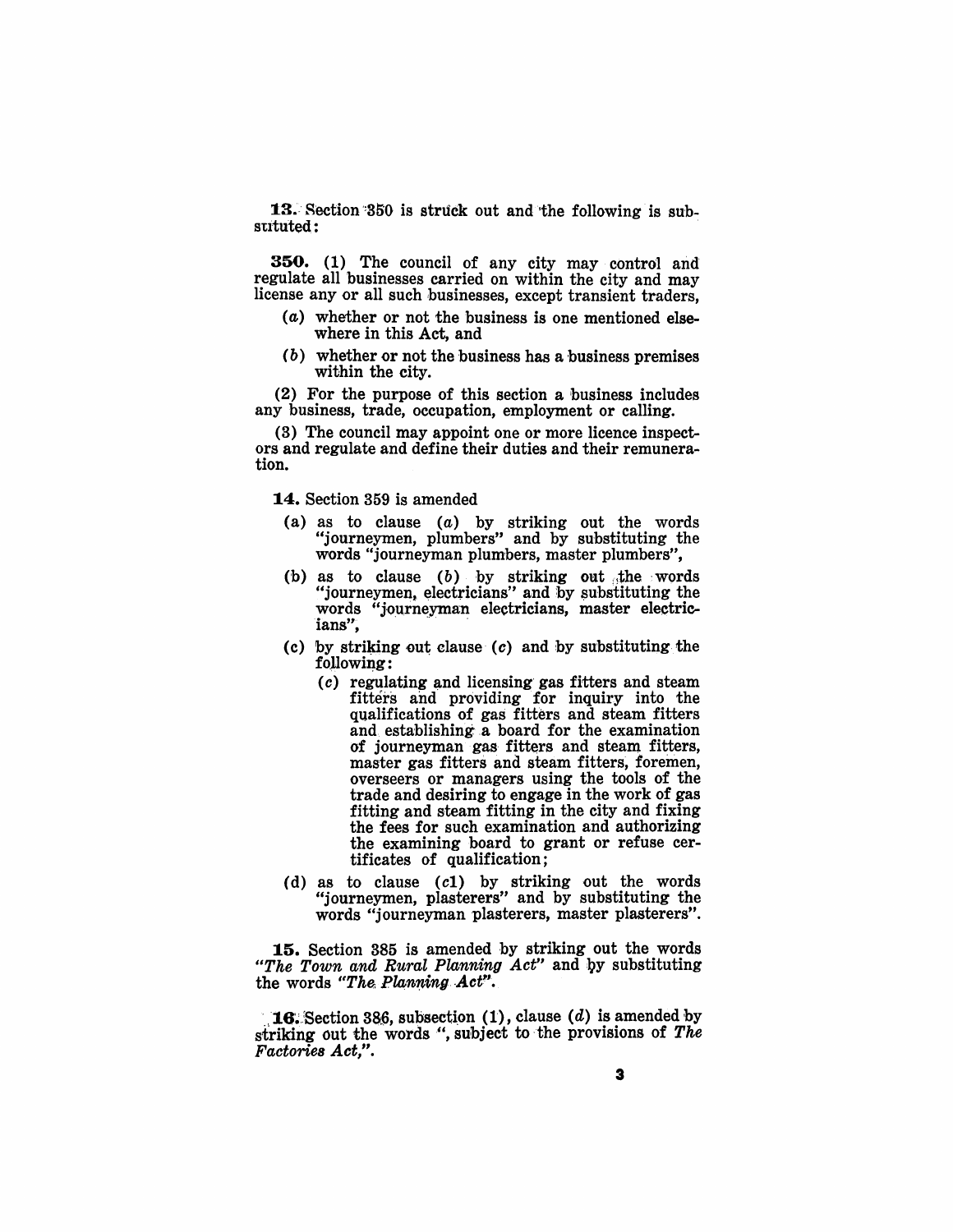17. The minimum period of time to be given a landowner to remove a building in ruinous or dilapidated condition is reduced to 1 month and the period of notice of the hearing is reduced to 2 weeks. A new subsection (4a) is added which is self-explanatory.

### 18. Section 453 presently reads:

"453. The city, its officers, agents and servants, shall be deemed to have the like protection in the exercise of its and their respective offices and the execution of its and their duties as public officers have under th

#### 19. Section 457, SUbsection (2) presently reads:

"(2) In the case of property that 1s exempt from taxation, the interest of a person who is

(a) a purchaser of the property under a bona fide agreement for sale, or

(b) an occupant under a lease, licence or permit but not an occu-<br>pant in possession of the property in an official capacity on<br>behalf of a person exempt from taxation,

is liable to assessment and taxation by the city unless that person is himself exempt from taxation.".

20. Section 458, subsection (9) presently reads:

"(9) Notwithstanding anything in this Act, where under a soning by-law land is zoned for some use other than its actual use, the assess or shall, until such time as the land is used for the purpose for which it is zoned,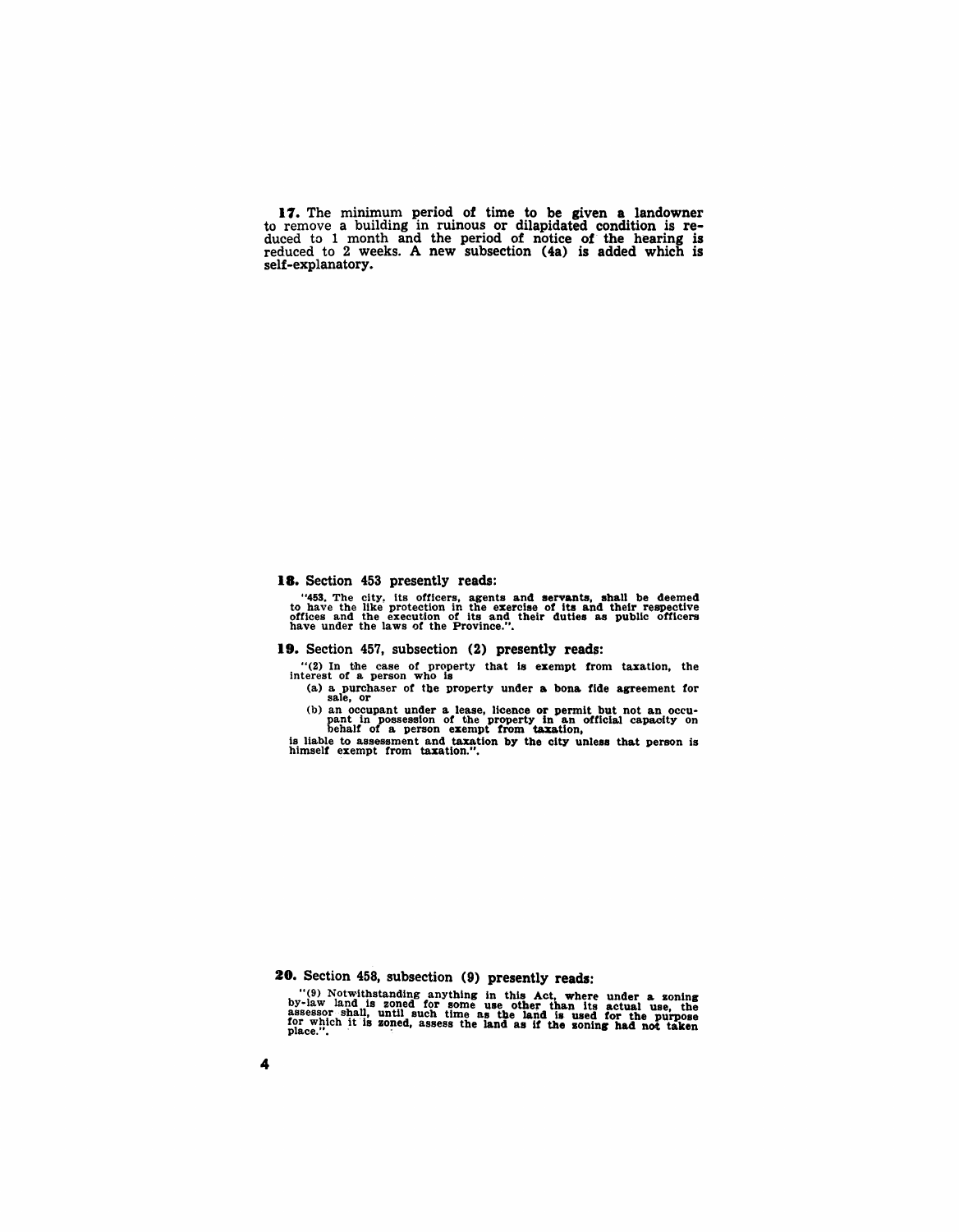17. Section 389 is amended

- (a) as to subsection (2) by striking out the words "three months" and by substituting the words "one month",
- (b) by adding the following subsection after subsection (4) :

 $(4a)$  If the proceeds from the sale of the building, structure or erection, after the deduction of any taxes owing thereon, are insufficient to meet the cost of demolition or clearance of the site, or if no proceeds are realized from the demolition and removal of the building, structure or erection, the council may charge the cost of the work done against the owner of the land on which the building, structure or erection was located and recover the cost as a debt due to the city or charge the cost against the land concerned as taxes due and owing in respect of that land and recover the cost as such.

(c) as to subsection (5) by striking out the words "one month's" and by substituting the words "two weeks' ".

18. Section 453 is amended by adding after the words "its officers," the word "officials,".

19. Section 457 is amended by striking out subsection (2) and by substituting the following:

(2) In the case of land or an improvement that is exempt from taxation, the interest of a person who is

- $(a)$  a purchaser of the property under a bona fide agreement for sale, or
- (b) an occupant of the property under a lease, licence or permit,

is liable to assessment and taxation by the city and the interest of that person in the property shall be assessed in the same manner as if he were the owner of the property unless that person is himself exempt from taxation.

(3) Clause (b) of subsection (2) does not apply with respect to

- $(a)$  an occupant in possession of the property in an official capacity on behalf of a person exempt from taxation, or
- $(b)$  an occupant of property owned by a municipality.

20. Section 458 is amended by striking out subsection (9) and by substituting the following:

(9) Notwithstanding anything in this Act, where an action taken pursuant to The Town and Rural Planning Act or The Planning Act has the effect of prescribing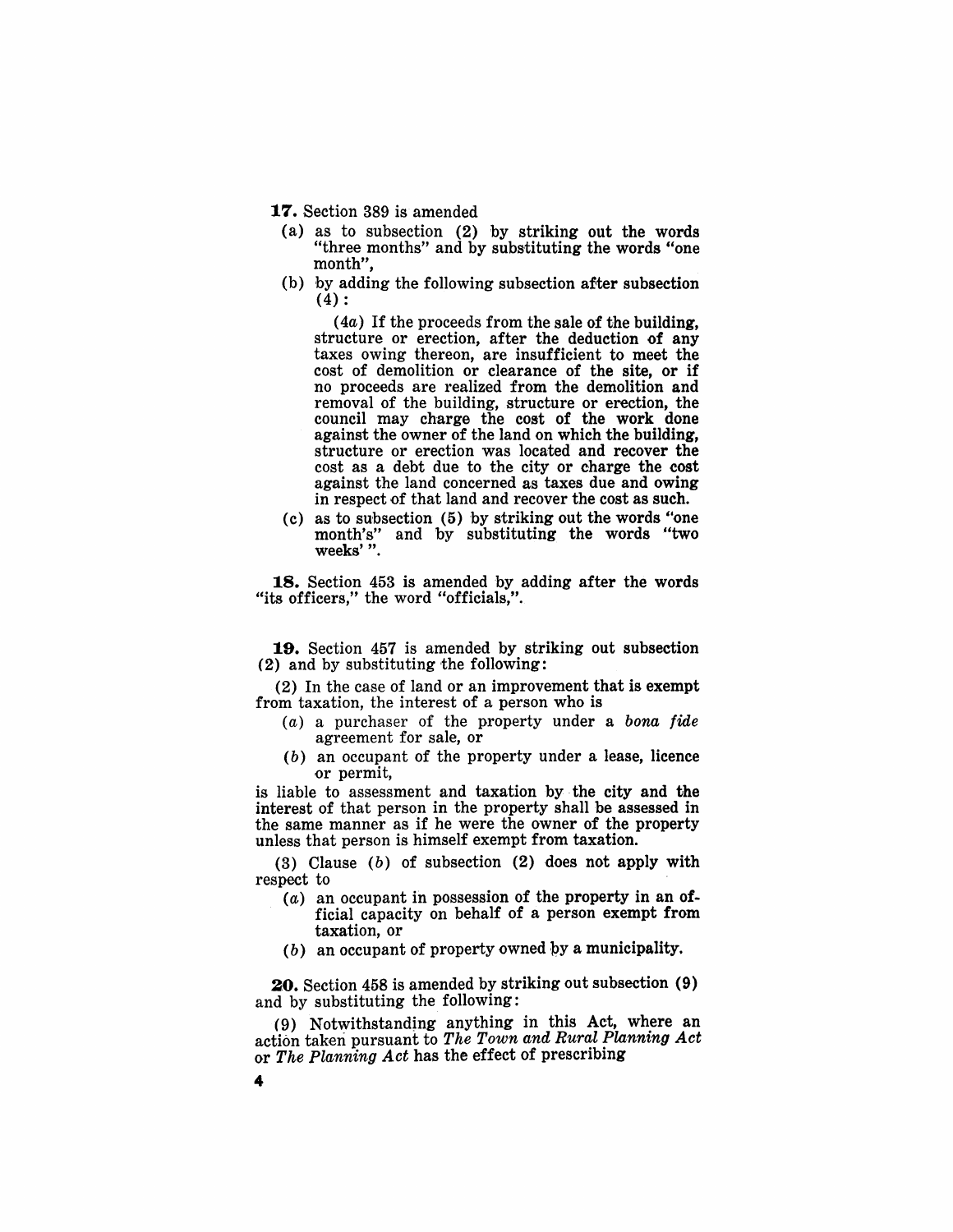21. Section 459 is amended to provide a standard effective date for a ·by-Iaw providing for a reduced assessment on land held for development purposes.

#### 22. Section 464, subsection (1) presently reads:

"464. (1) The council of a city by by-law may in any year adopt the whole or any part of the assessment roll of the current year as the assessment for taxation purposes for the succeeding year, but no such by-law shall be

23. Section 270, subsection (1) lists the information to be set out in the assessment roll.

#### 24. Section 479, subsection (2) reads:

"(2) The business assessment and business tax provided for in this Act is not affected by anything contained in The Corporations Taxation Act or in any other Act.".

#### 25. Section 491 presently reads:

"491. Upon completion of the assessment roll the assessor shall attach thereto a certificate signed by him and verified by solemn declaration before the city clerk in Form 33 in the Schedule.".

#### 26. Section 492 presently reads:

. "492. Within ten days after completing the roll the assessor shall publish in each newspaper published in the city a notice in Form 34 in the Schedule.".

#### 27. Section 493, subsection (1) presently reads:

"493. (1) When any assessment roll has been duly prepared the assessor forthwith shall mail to every person whose name appears on<br>assessor forthwith shall mail to every persons whose name appears on<br>that roll, other than t 468, an assessment slip which shall contain a copy of so much of the assessment roll as pertains to the property of such person, and shall also contain a copy of the notice in Form 34 in the Schedule.".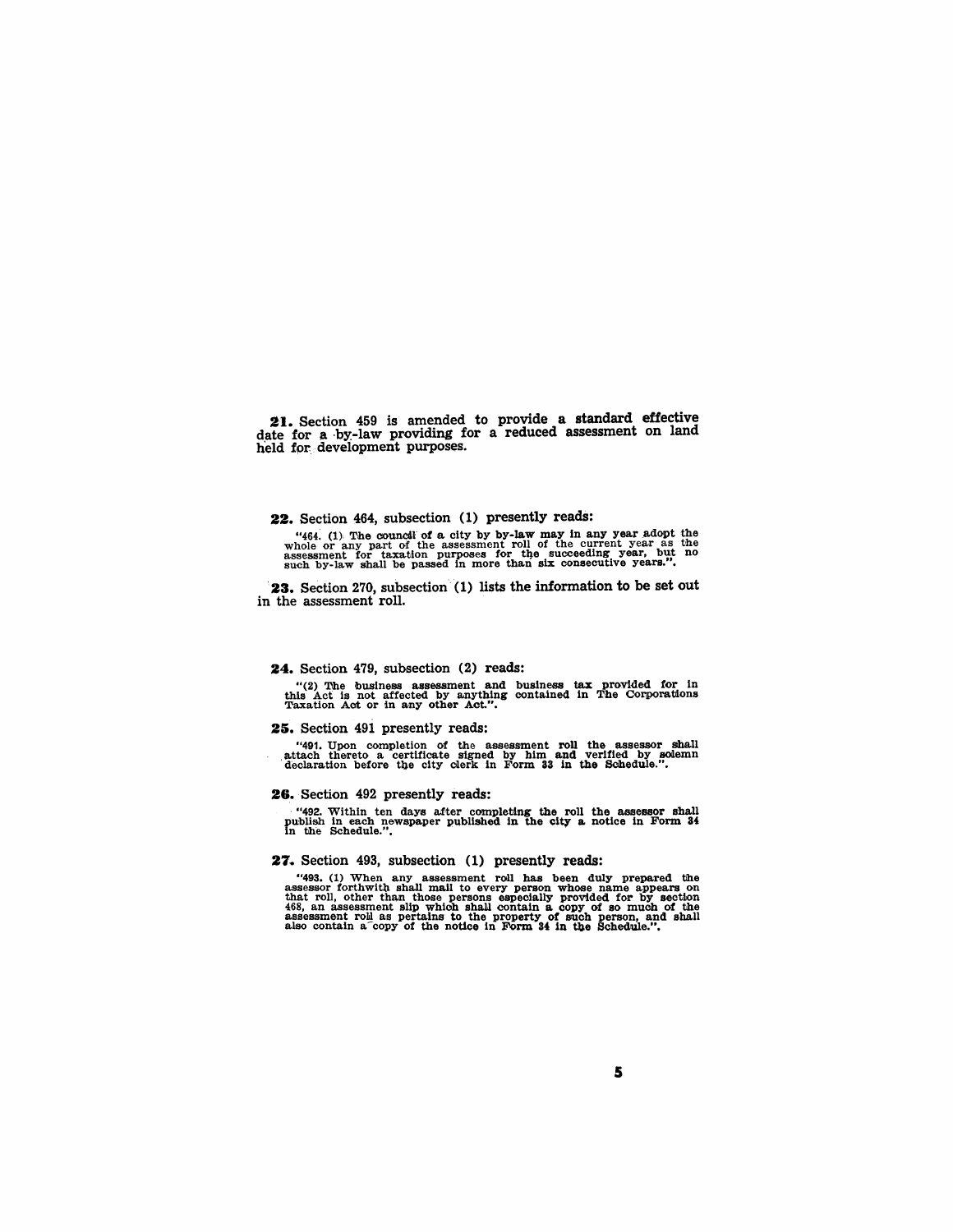- (a) for land used for residential purposes, or
- (b) for a parcel of land twenty acres or more in extent and used for agricultural purposes,

some use other than its actual use, the assessor shall, until such time as the land is used for the purpose designated assess the land according to its residential or agricultural use, as the case may be.

(10) Where land is not subject to an action taken under The Planning Act, or no actual use is being made of the land, the assessor shall assess the land in accordance with subsection (5).

21. Section 459 is amended by adding the following subsection:

(4) A by-law passed pursuant to this section comes into force on the first day of January of the year following the passage of the by-law.

22. Section 464, subsection (1) is amended by adding after the words "city by by-law" the words ", passed not later than the thirty-first day of August,".

23. Section 470, subsection (1) is amended by adding after clause (c) the following clause:

(c1) the name and post office address of the holder of each special franchise liable to assessment,

24. Section 479 is amended by striking out subsection (2).

25. Section 491 is amended by adding after the words "assessment roll" the words ", other than a supplementary business assessment roll,".

26. Section 492 is amended by adding after the word "roll" the words ", other than a supplementary business assessment roll,".

27. Section 493 is amended

- (a) as to subsection (1) by adding after the words "When any assessment roll" the words ", other than a supplementary business assessment roll,",
- (b) by adding the following subsection after subsection  $(1):$

(1a) As a supplementary business assessment roll is prepared, the assessor shall mail to every person whose name appears on that roll, an assessment slip which shall contain a copy of so much of the roll as pertains to the business of that person and if that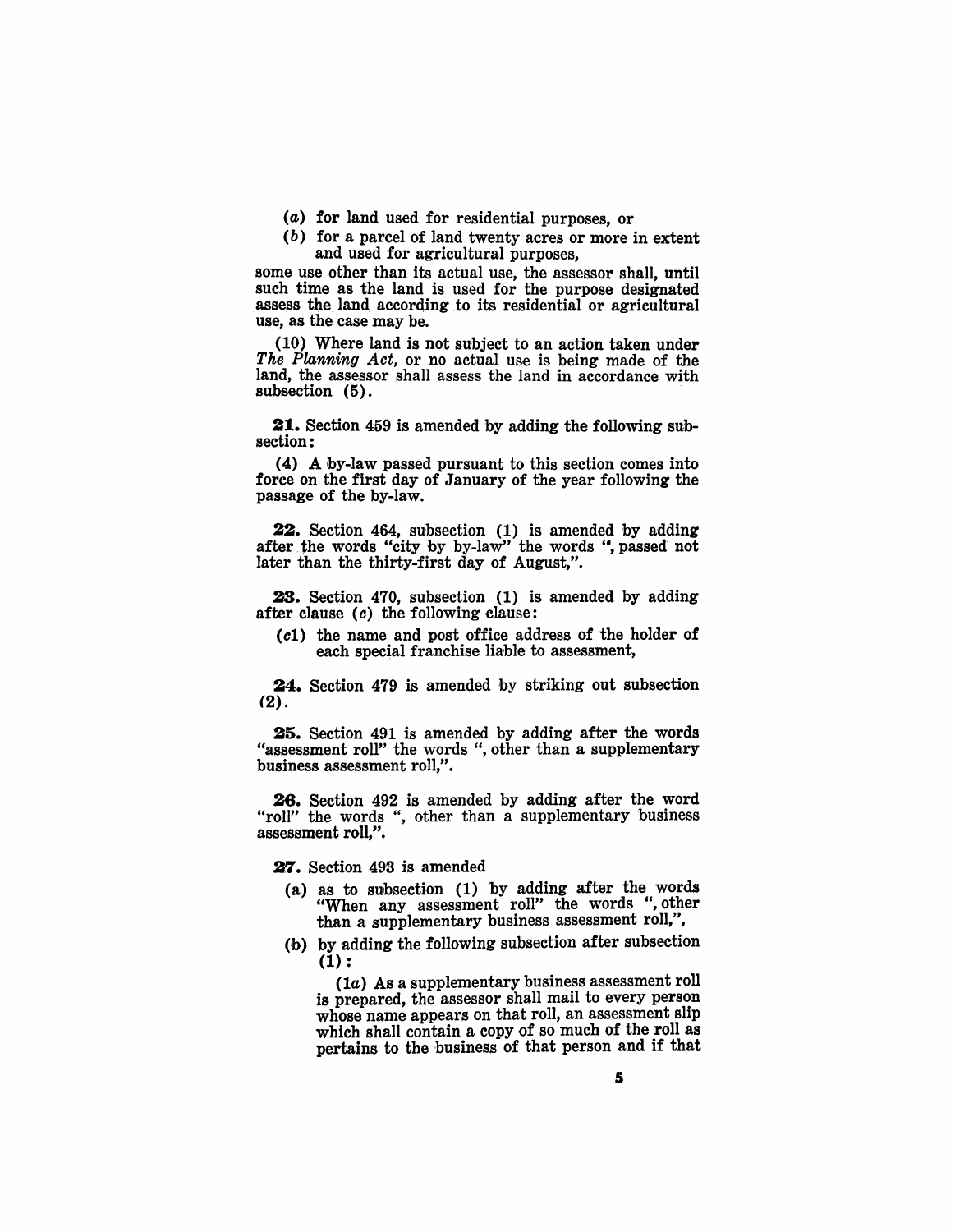**28.** Section 502, which provides for an appeal to the court of revision is amended.

#### **29.** Section 512, subsection (2) presently reads:

"(2) All appeals in connection with any assessment roll shall be determined within ninety days after the completion of the assesse-<br>ment roll by the assessor, or within such further time as may be<br>authorized by resolution

- **30.** Section 544, subsection (1) clauses (n) and (u) read:·
	- "544. (1) 'Dhe following property is exempt from taxation:
	- (n) the property vested in any llbrary board established under provisions of The Public Libraries Act;
	- (u)prope11ty exempt f·rom assessment and taxation under The Mobille Ho~es Licensing Act **••• ·It •••••• •**

**31.** Self-explanatory.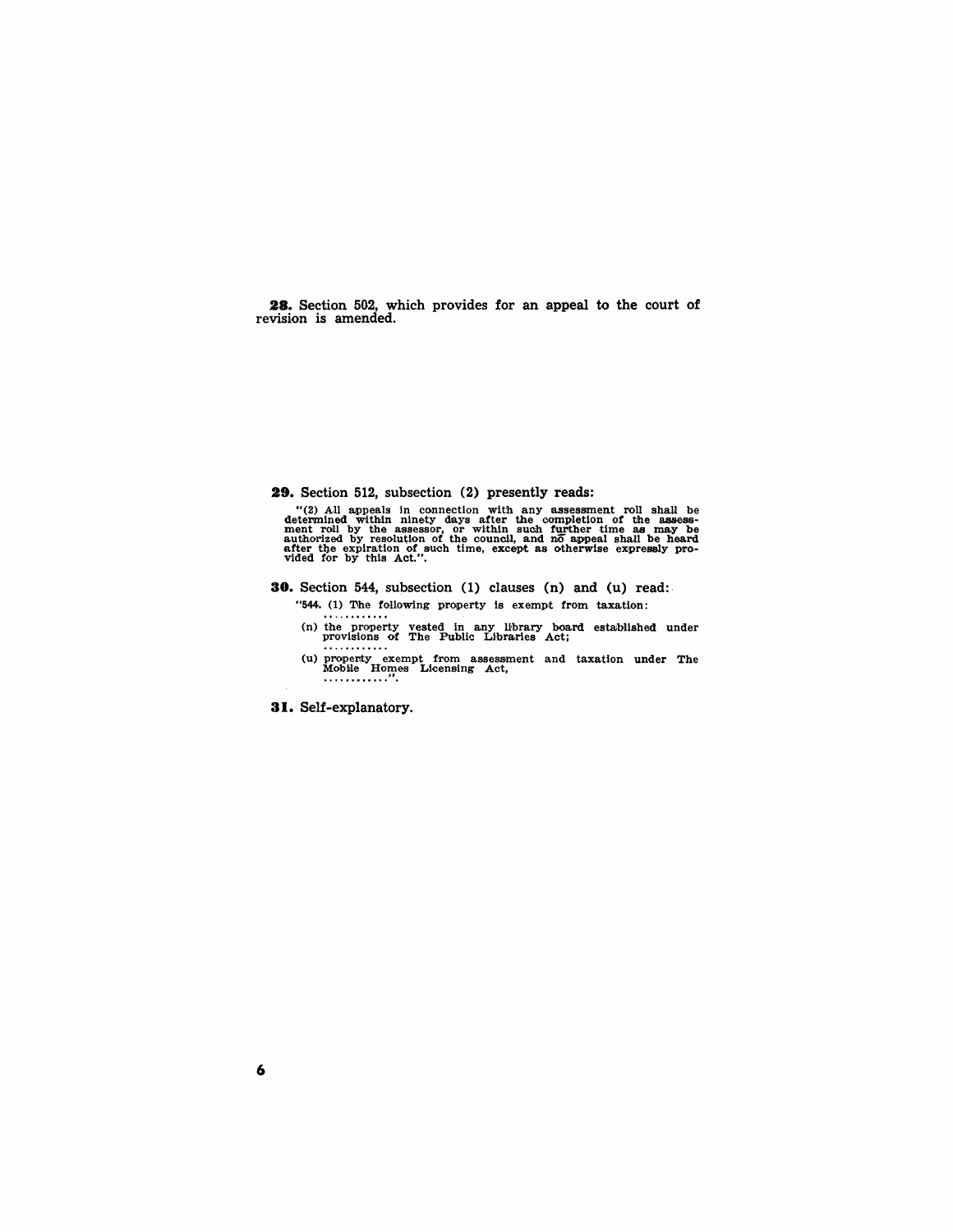person desires to object to the business assessment he may within twenty-one days from the date of the mailing of the notice lodge his complaint in writing with the city assessor and the appeal shall be heard at the next regular sitting of the court of revision.

**28.** Section 502 is amended by adding the following subsection:

(3) Before an appeal is heard from a person who is not the owner or purchaser of the assessed property, there shall be deposited with the court of revision the sum of three dollars in respect of each parcel or improvement to which the appeal relates, and in the event of the appeal being allowed, the sum deposited shall be returned to the depositor, otherwise it shall form part of the general revenue of the city.

29. Section 512 is amended by striking out subsection (2) and by substituting the following:

(2) All appeals in connection with any assessment roll shall he determined within one hundred and twenty days after the completion of the assessment roll.

30. Section 544, subsection (1) is amended

- (a) as to clause  $(n)$  by striking out the word "Public",
- (b) by striking out clause  $(u)$ .

31. The following section is added after section 583:

*583a.* (1) When a sewer is to be built to serve one or more parcels in an area where the development thereon will generate such a quantity of sewage that the existing sewers of the area cannot meet the need although the existing sewers can take care of the existing sewage requirements in the area, the council by by-law may establish a uniform charge per frontage foot for any parcel herein described for a period of not more than twenty-five years or may require that such sum be prepaid.

(2) Other parcels in the area that do not connect to the new sewer shall not be assessed or charged by reason of its existence until the owner requests connection and then shall be assessed and charged for the period of not more than twenty-five years or on a prepayment basis as the by-law so provides.

(3) Nothing in this section shall be deemed to authorize any parcel to be charged in any year a uniform charge per frontage foot for more than one sewer,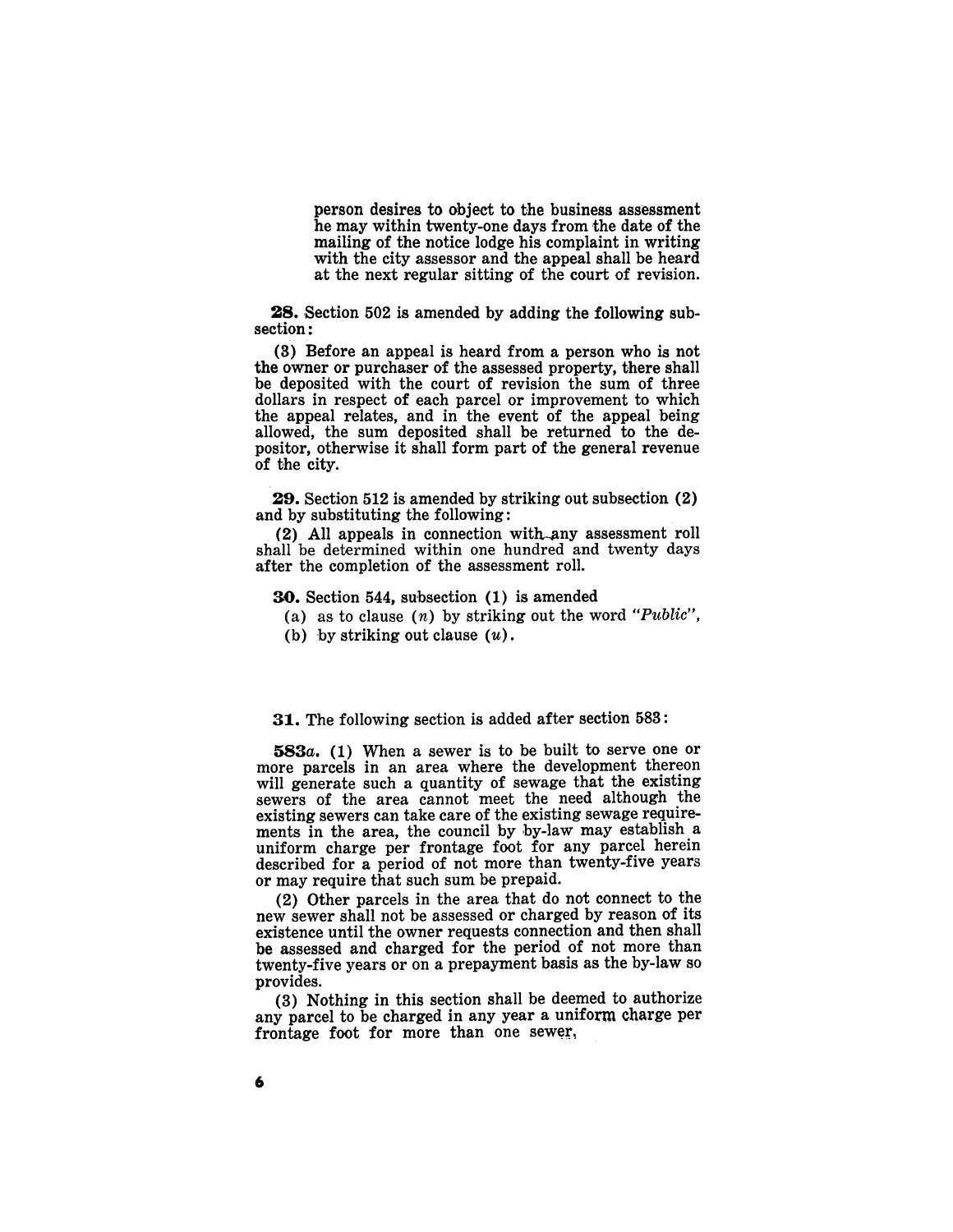32. Section 620, subsection (1), clause (b), subclause (ii) presently reads:

"620. (1) The council may pass by-laws for borrowing, by the issue of debentures upon the credit of the city at large, the money required to meet the whole or any part of the costs or estimated costs of any local improvem

(b) it is not necesary to obtain the assent of the proprietary electors to the passing of<br>
............

(11) & by-law fQr raising the oost Qr estimated cost to be bome by the city at large for an extensiQn Qf & Q'8tem of sewerage Qriginally constructed a.s a loca.l imprQvement, or ............ ............ ".

33. Section 652, subsection (2) presently reads:

"(2) No debenture shall be issued after the expiration of four years from the final passing of the by-law authorizing the issue.".

34. Section 718, subsection (2) appears to be now meaningless. Subsection (2) reads:

"(2) Nothing in this Act deprives any city of the rights and privi-<br>leges conferred by The Industries Assessment Act or any other Act<br>or statute of the Province respecting the encouragement of industry.".

35. Section 742, subsection (1) states that Edmonton continues to be bound by The Edmonton Strathcona Amalgamation Act.

38. Commencement of Act.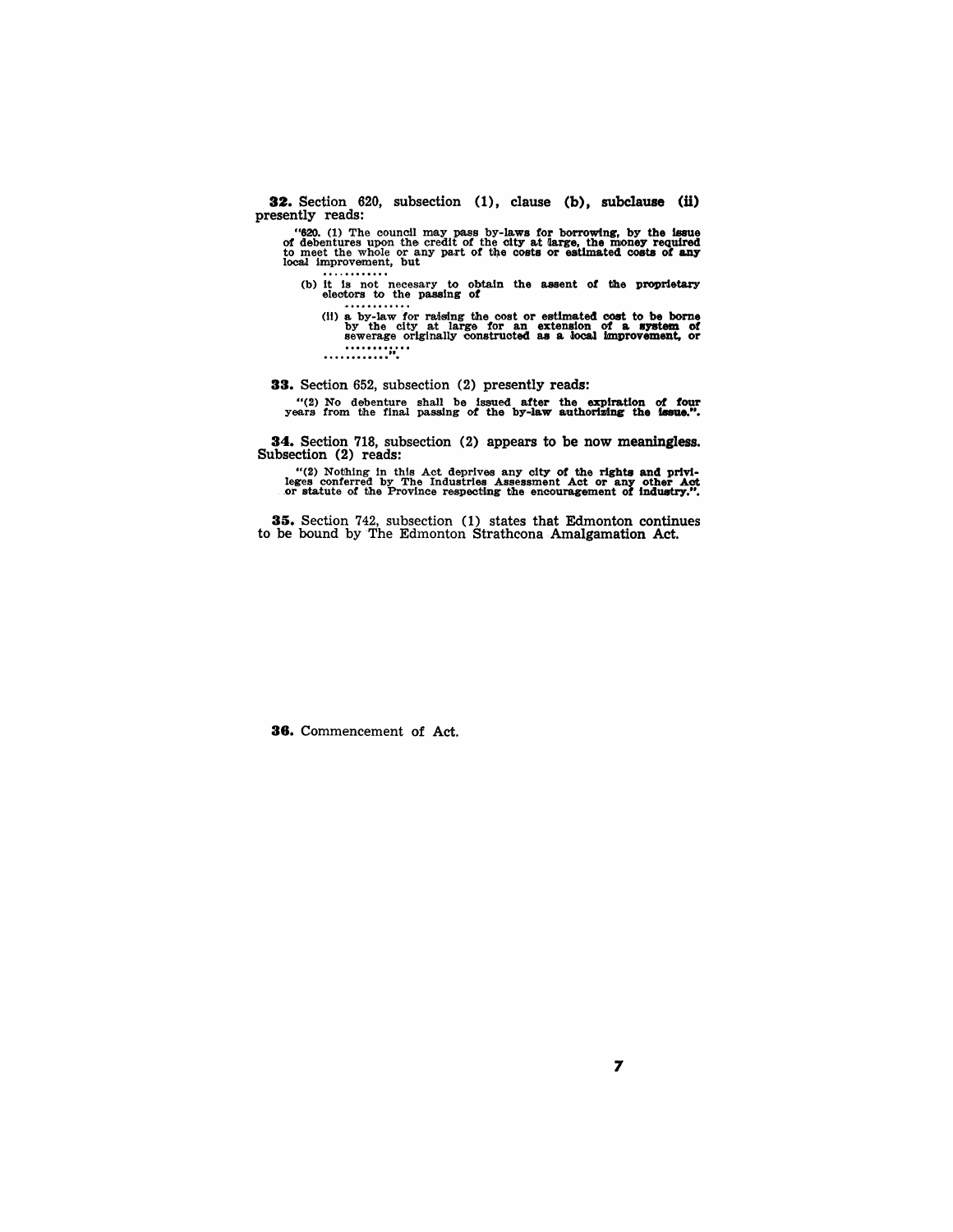**32.** Section 620, subsection  $(1)$ , clause  $(b)$  is amended by striking out subclause (ii) and by substituting the following:

(ii) a by-law for raising the cost or estimated cost for an extension of a system of sewerage or of water mains, originally constructed as a local improvement, or

33. Section 652, subsection (2) is amended by striking out the word "four" and by substituting the word "six".

34. Section 718 is amended by striking out subsection  $(2).$ 

35. Section 742 is amended by adding the following subsection:

(4) Notwithstanding subsection  $(1)$ , the council of the City of Edmonton, without the assent of the electors,'may register a subdivision plan for Block 45 Allendale which will include as Lot 3-R, containing 13.87 acres more or less, land to be used only for public park purposes by the city and this Lot 3-R will represent the park land grant made to the City of Strathcona November 14, 1911 by Elizalbeth Allen, comprising Blocks 48 to 51 and Blocks 54 and 55, Plan 3553-P containing lots with a total area of 13.86 acres more or less.

36. This Act comes into force on the day upon which it is assented to and upon so coming into force sections 19 and 20 shall be deemed to have been in force at all times on and after the thirtieth day of October, 1963.